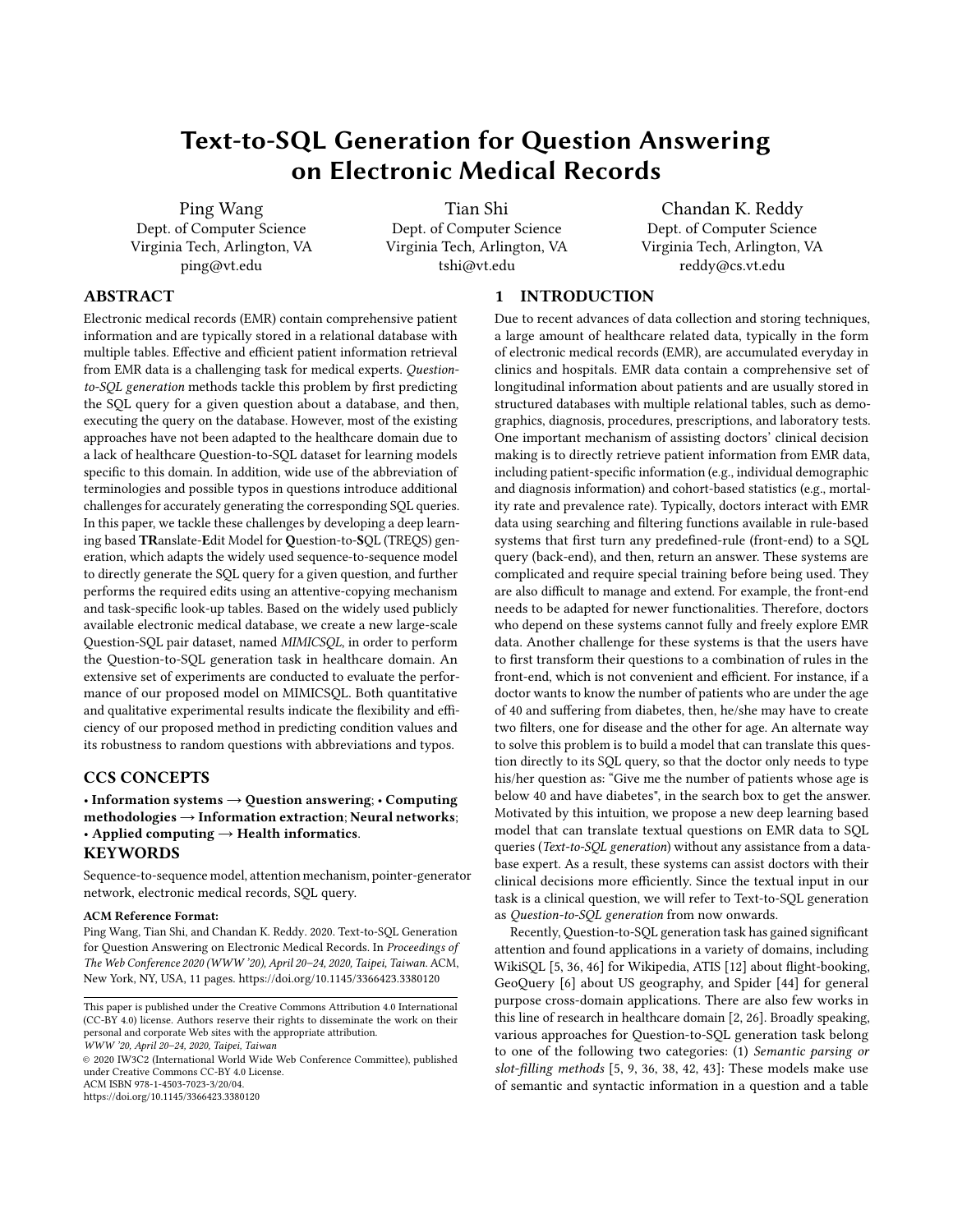<span id="page-1-0"></span>

Figure 1: An example from MIMICSQL. The two tables, namely, Demographics and Diagnoses, are used to answer the question. Different colors are used to show the correspondence between various components in source question, targeted SQL query, and SQL template.

schema to generate a SQL logic form (parsing tree), which can be easily converted to the corresponding executable query. However, they strongly depend on pre-defined templates, which limits their applications in generating complex SQL queries. (2) Language generation methods [\[35,](#page-10-13) [45,](#page-10-14) [46\]](#page-10-3): These models leverage the power of language generation models and can directly generate SQL queries without building pre-defined SQL templates [\[20\]](#page-10-15). Therefore, they can be easily applied to produce complex SQL queries, regardless of the number of tables and columns involved. However, the predicted SQL queries may not be executable due to limited and inaccurate information from questions (e.g., a random question with typos and missing keywords). Moreover, it is difficult to interpret language generation models and their outputs.

Many recent Question-to-SQL models have been primarily benchmarked on WikiSQL [\[5,](#page-10-1) [36,](#page-10-2) [46\]](#page-10-3) and Spider [\[3,](#page-10-16) [9,](#page-10-9) [43\]](#page-10-12) datasets. In WikiSQL, questions are asked against databases with a single table, and every SQL query is composed of a "SELECT" (column/aggregation) clause along with a "WHERE" (condition) clause that consists of one or multiple conditions. Different from WikiSQL, the Spider dataset contains lots of complex and nested queries (e.g., "GROUP BY" and "HAVING") which may involve multiple tables [\[44\]](#page-10-6). Some recent studies have shown that several models which perform well on WikiSQL achieve poor results on Spider [\[9,](#page-10-9) [45\]](#page-10-14). It indicates that models for Question-to-SQL generation on single-table databases cannot be simply adapted to database with multiple relational tables. For Spider dataset, the current Question-to-SQL generation task focuses on generating SQL queries without actual values for "WHERE" conditions, which means models are only required to predict SQL structures and parse corresponding table and column names. However, even if a model can produce high quality SQL structures and columns, condition value generation may still be the bottleneck in producing correct and executable SQL queries [\[38\]](#page-10-10). Another issue with WikiSQL and Spider dataset is that most words (78% for WikiSQL and 65% for Spider) in database schema in development/testing sets have appeared in the training set [\[9\]](#page-10-9). Therefore,

it is not feasible to apply the models trained on the Spider dataset to some other domains like chemistry, biology, and healthcare. Specific to healthcare domain, Question-to-SQL generation for EMR data is still under-explored. There are three primary challenges: (1) Medical terminology abbreviations. Due to the wide use of abbreviation of medical terminology (sometimes typos), it is difficult to match keywords in questions to those in database schema and table content. (2) Condition value parsing and recovery. It is still a challenging task to extract condition values from questions and recover them based on table content, especially in the appearance of medical abbreviations. (3) Lack of large-scale healthcare Question-to-SQL dataset. Currently, there is no dataset available for the Question-to-SQL task in the healthcare domain.

To tackle these challenges, we first generated a large-scale healthcare Question-to-SQL dataset, namely MIMICSQL, that consists of 10, 000 Question-SQL pairs, by using the publicly available realworld Medical Information Mart for Intensive Care III (MIMIC III) dataset [\[8,](#page-10-17) [13\]](#page-10-18) and leveraging the power of crowd-sourcing. An illustrative example in MIMICSQL is provided in Figure [1](#page-1-0) to illustrate various components of the dataset. Based on MIMICSQL data, we further propose a language generation based Translate-Edit model, which can first translate a question to the corresponding SQL query, and then, retrieve condition values based on the question and table content. The editing meta-algorithms make our model more robust to randomly asked questions with insufficient information and typos, and make it practical to retrieve and recover condition values effectively. The major contributions of this paper are as follows:

- Propose a two-stage TRanslate-Edit Model for Question-to-SQL (TREQS) generation model, which consists of three main components: (1) Translating an input question to a SQL query using a Seq2Seq based model, (2) Editing the generated query with attentive-copying mechanism, and (3) Further editing it with task-specific look-up tables.
- Create a large-scale dataset for Question-to-SQL task in healthcare domain. MIMICSQL has two subsets, in which the first set is composed of template questions (machine generated), while the second consists of natural language questions (human annotated). To the best of our knowledge, it is the first dataset for healthcare question answering on EMR data with multi-relational tables.
- Conduct an extensive set of experiments on MIMICSQL dataset for both template questions and natural language questions to demonstrate the effectiveness of the proposed model. Both qualitative and quantitative results indicate that it outperforms several baseline methods.

The rest of this paper is organized as follows. Section [2](#page-1-1) describes some prior work related to Question-to-SQL generation, and differentiate our work from other existing works. Section [3](#page-2-0) provides a comprehensive description of the MIMICSQL data generation process. Section [4](#page-4-0) provides the details of the proposed translate-edit model. Section [5](#page-6-0) shows the comparison of our proposed model with the state-of-the-art methods by analyzing both quantitative and qualitative results. Finally, we conclude the paper in Section [6.](#page-9-0)

# <span id="page-1-1"></span>2 RELATED WORK

Question-to-SQL generation is a sub-task of semantic parsing, which aims at translating a natural language text to a corresponding formal semantic representation, including SQL queries, logic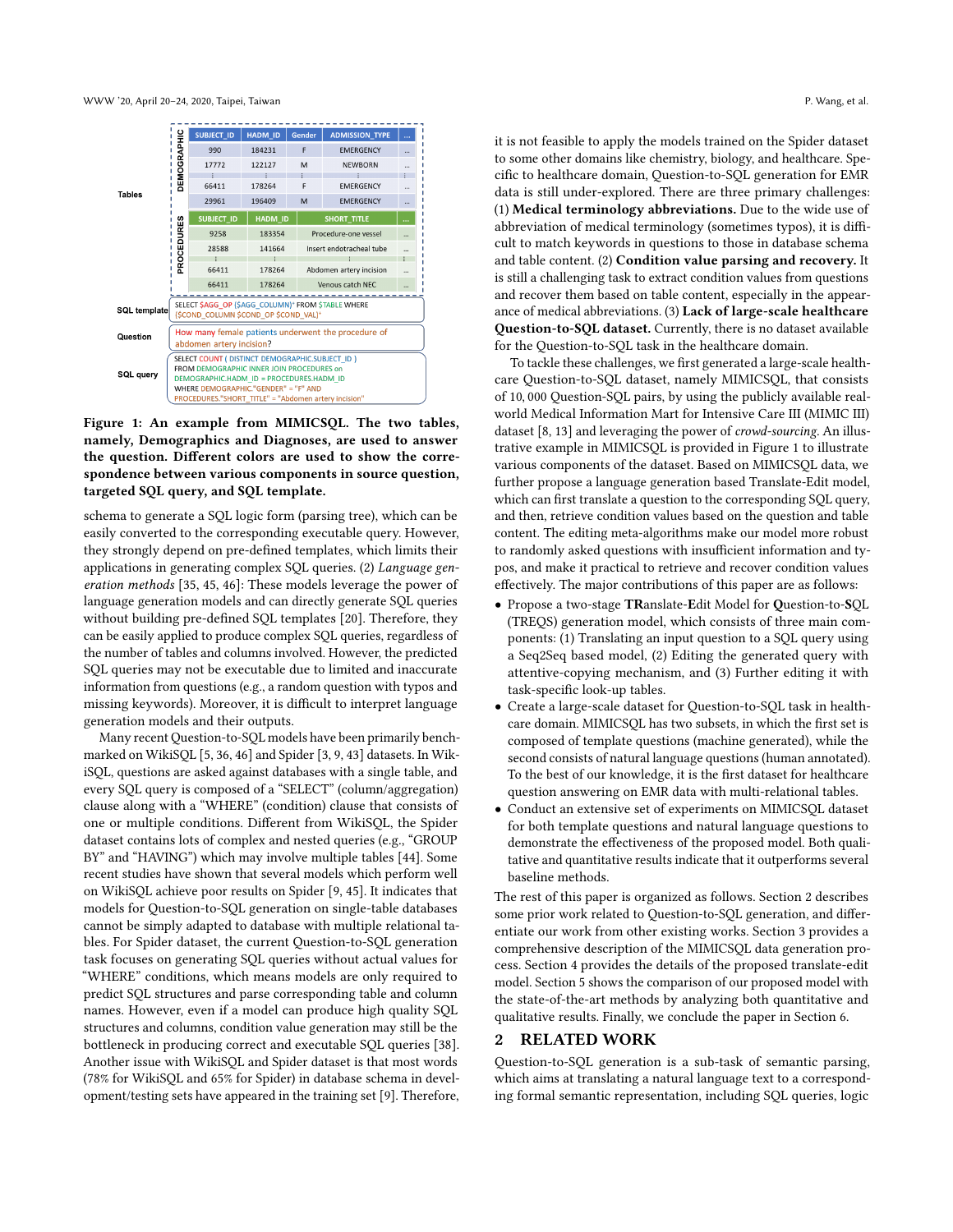forms and code generation [\[4,](#page-10-19) [37\]](#page-10-20). It has attracted significant attention in various applications, including WikiSQL [\[36,](#page-10-2) [46\]](#page-10-3) for Wikipedia, ATIS [\[12\]](#page-10-4) about flight-booking, GeoQuery [\[6\]](#page-10-5) about US geography and Spider [\[44\]](#page-10-6) about cross-domain. In the literature of Question-to-SQL generation, a common way is to utilize a SQL structure-based sketch with multiple slots and formulate the problem as a slot filling task [\[5,](#page-10-1) [29,](#page-10-21) [36,](#page-10-2) [42,](#page-10-11) [46\]](#page-10-3) by incorporating some form of pointing/copying mechanism [\[33\]](#page-10-22). Seq2SQL method [\[46\]](#page-10-3) is an augmented pointer network based framework and mainly prunes the output space of the target query by leveraging the unique structures of SQL commands. SQLNet method [\[36\]](#page-10-2) is proposed to avoid the "order-matter" problem in the condition part by using a sketch-based approach instead of the sequence-tosequence (Seq2Seq) based method. By further improving SQLNet, TYPESQL method [\[42\]](#page-10-11) captures the rare entities and numbers in natural language questions by utilizing the type information. The two-stage semantic parsing method named Coarse2Fine [\[5\]](#page-10-1) first generates a sketch of a given question and then fills in missing details based on both input question and the sketch. Recently, several semantic parsing methods [\[3,](#page-10-16) [9,](#page-10-9) [43\]](#page-10-12) are also proposed on Spider to tackle the problem across different domains. One limitation of these methods is that they are highly dependent on the SQL structure and the lexicons, and thus cannot efficiently retrieve the condition values. Therefore, compared to other components, the performance of most semantic parsing methods in predicting condition values tend to be relatively low and these methods primarily focus on predicting correct SQL structures and columns, especially for the cross-domain problem present in the recently released Spider data [\[44\]](#page-10-6).

To overcome the disadvantage of slot filling methods, Seq2Seq based methods [\[4,](#page-10-19) [20,](#page-10-15) [32,](#page-10-23) [34\]](#page-10-24) are proposed to tackle this challenge by directly generating the targeted SQL queries. More specifically, Seq2Seq based methods first encode input questions into vector representations and then decode the corresponding SQL conditioned on the encoded vectors. A type system of SQL expressions is applied in the deep Seq2Seq model in [\[34\]](#page-10-24) to guide the decoder to either directly generate a token from the vocabulary or copy it from the input question. The table schema and the input question are encoded and concatenated as the model input. In contrast, the column names are encoded independently from the encoding of questions in [\[18\]](#page-10-25), which extended the pointer-generator in SQL generation when the order of conditions in SQL query does not matter. In [\[20\]](#page-10-15), a unified question-answering framework was proposed to handle ten different natural language processing tasks, including WikiSQL semantic parsing task. To perform question answering on databases with multiple relational tables, there are some other works that aim at guiding the SQL generation indirectly using the answers obtained by query execution [\[23,](#page-10-26) [39,](#page-10-27) [40\]](#page-10-28) or accomplish the goal by directly identifying the correct table cells corresponding to the question answers [\[10,](#page-10-29) [31\]](#page-10-30).

Both semantic parsing and language generation approaches show great efficiency in the existing application domains. However, the Question-to-SQL generation task in healthcare domain is still underexplored. There are some efforts in directly seeking answers from unstructured clinical notes to assist doctors with their clinical decision making [\[16,](#page-10-31) [41\]](#page-10-32). However, these problems are significantly different from our task of answering natural language questions on structured EMR data since in our task, the answers to the questions

may not be directly included in the structured data. For example, instead of directly retrieving answers, a certain extent of reasoning is required to answer the counting questions starting with "how many". There are a few research efforts in solving the Question-to-SQL generation tasks in healthcare domain using semantic parsing and named entity extraction [\[2,](#page-10-7) [26\]](#page-10-8). Due to the domain-specific challenges and the lack of large-scale datasets for model training, there are still several challenges for the Question-to-SQL generation in healthcare. For example, due to the commonly occurring abbreviations of healthcare terminology in EMR data and potential typos in questions, it is possible that the keywords provided in questions are not exactly the same ones used in the EMR data. Therefore, besides predicting the SQL structure and columns, one important task in healthcare is correctly predicting condition values in order to ensure the accuracy of query results for input questions. These challenges motivate us to develop a model that can tackle these issues specifically in healthcare. To train and test our model, we also create the MIMICSQL dataset, which consists of Question-SQL pairs based on MIMIC III dataset. This is the first work that focuses on the Question-to-SQL generation on the healthcare databases with multiple relational tables.

#### <span id="page-2-0"></span>3 MIMICSQL DATASET CREATION

To the best of our knowledge, there is no existing dataset for Question-to-SQL generation task in the healthcare domain. In this section, we provide a detailed illustration of Question-SQL pair generation for Question-to-SQL tasks on EMR data.

### 3.1 MIMIC III Dataset

To ensure both the public availability of the dataset and the reproducibility of the results for Question-to-SQL generation methods, the widely used Medical Information Mart for Intensive Care III (MIMIC III) dataset [\[8,](#page-10-17) [13\]](#page-10-18) is used in this paper to create the Question-SQL pairs. Typically, the healthcare related patient information is grouped into five categories in healthcare literature, including demographics (Demo), laboratory tests (Lab), diagnosis (Diag), procedures (Pro), and prescriptions (Pres). We extracted patient information and prepared a specific table for each category separately. These tables compose a relational patient database where tables are linked through patient ID and admission ID as shown on the top of Figure [1.](#page-1-0)

# 3.2 MIMICSQL Generation

Based on the aforementioned five tables, we create the MIMICSQL dataset, including the Question-SQL pairs along with the logical format for slot filling methods, specifically for such Question-to-SQL generation task. Figure [1](#page-1-0) provides an overview of basic components used for MIMICSQL generation. Due to the large amount of information included in EMR database, it is challenging and timeconsuming for domain experts to manually generate the Question-SQL pairs. It should be noted that, for machine generated questions, there exists some drawbacks, including not being natural compared to questions provided by humans and usually are not grammatically accurate. In this paper, we take advantage of both human and machine generation to collect the Question-SQL pairs for the MIMICSQL dataset in the following two steps.

3.2.1 Machine Generation of Questions. Following the question types used in [\[14\]](#page-10-33), there are two types of questions in MIMICSQL,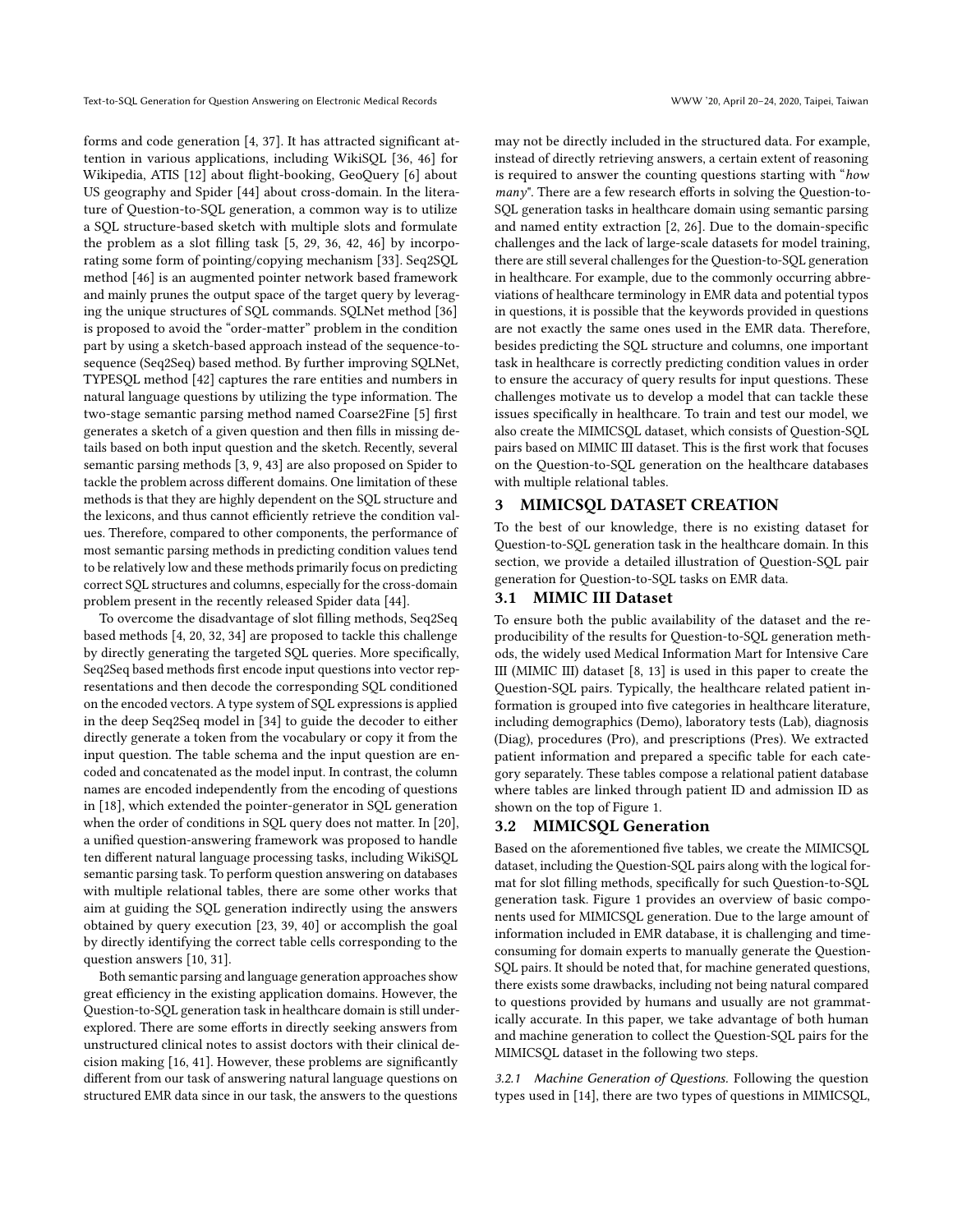WWW '20, April 20–24, 2020, Taipei, Taiwan P. Wang, et al.

<span id="page-3-2"></span>

Figure 2: Distribution of questions and queries in MIMICSQL dataset. "Dist." is used as an acronym for "Distribution".

including retrieval questions and reasoning questions. Following the generation of question templates in [\[22\]](#page-10-34), we first identify the questions that are possibly asked on the EMR data and then normalize them by identifying and replacing the entities regarding table headers, operations, and condition values with generic placeholders. The question templates for retrieval and reasoning questions are finally integrated into two generic templates. These question templates provide a guidance regarding the question topics or perspectives for the machine generated questions.

- (1) Retrieval questions are designed to directly retrieve specific patient information from tables. The two generic templates mainly used for retrieval questions include:
	- What is the  $H_1$  and  $H_2$  of Patient Pat (or Disease D, or Procedure  $Pro$ , or Prescription  $Pre$ , or Lab test  $L$ )?
	- List all the Patients (or Disease, or Procedures, or medications, or lab tests) whose  $H_1$   $O_1$   $V_1$  and  $H_2$   $O_2$   $V_2$ .
- (2) Reasoning questions are designed to indirectly collect patient information by combining different components of five tables. The templates mainly used for reasoning questions include:
	- How many patients whose  $H_1$   $O_1$   $V_1$  and  $H_2$   $O_2$   $V_2$ ?
	- What is the maximum (or minimum, or average)  $H_1$  of patient whose  $H_2$   $O_2$   $V_2$  and  $H_3$   $O_3$   $V_3$ ?

Here,  $H_i, O_i, V_i$  represent placeholders for the  $i^{th}$  table column used in the question, its corresponding operation and condition value, respectively. In order to avoid complicated query structure, the number of conditions in each question cannot exceed a predefined threshold, which is set to be 2 in this work.

During question generation, the corresponding SQL query for each question is also generated simultaneously. In order to respond to all questions without changing the query structure and facilitate the prediction of SQL for Question-to-SQL models, we adopt a general SQL template SELECT \$AGG\_OP (\$AGG\_COLUMN)<sup>+</sup> FROM \$TABLE WHERE (\$COND\_COLUMN \$COND\_OP \$COND\_VAL)<sup>+</sup> . Here, the superscript "+" indicates that it allows one or more items. AGG\_OP is the operation used for the selected AGG\_COLUMN and takes one of the five values, including "NULL" (representing no aggregation operation), "COUNT", "MAX", "MIN" and "AVG". AGG\_COLUMN is the question topic that we are interested in each question and is stored as the column header in tables. Since it is possible for a given question to be related to more than one table, TABLE used here can be either a single table or a new table obtained by joining different tables. The part after WHERE represents the various conditions present in the question and each condition takes the form of (\$COND\_COLUMN \$COND\_OP \$COND\_VAL). During query generation, we mainly consider five different condition operations, including "=", ">", "<", ">=" and "<=".

|  |  | Table 1: Statistics of MIMICSQL dataset. |  |
|--|--|------------------------------------------|--|
|--|--|------------------------------------------|--|

<span id="page-3-3"></span>

| Data                                        | Value      |
|---------------------------------------------|------------|
| # of patients                               | 46,520     |
| # of tables                                 | 5          |
| # of columns in tables <sup>a</sup>         | 23/5/5/7/9 |
| # of Question-SQL pairs                     | 10,000     |
| Average template question length (in words) | 18.39      |
| Average NL question length (in words)       | 16.45      |
| Average SQL query length                    | 21.14      |
| Average aggregation columns                 | 1.10       |
| Average conditions                          | 1.76       |

a<br>The tables are in the order of Demographics, Diagnosis, Procedure, Prescriptions, and Laboratory tests.

3.2.2 Natural Language Question Collection. These machine generation criteria make it practical to effectively obtain a set of Question-SQL pairs, however, there are two main drawbacks for the machine generated template questions. On the one hand, the questions may not be realistic in the clinical practice. For example, the unreasonable question "How many patients whose primary disease is newborn and marital status is married?" will also be generated. On the other hand, the template questions tend to be not as natural as questions asked by doctors since they follow a fixed structure provided in the question templates. In order to overcome these drawbacks, we recruited eight Freelancers with medical domain knowledge on a crowd-sourcing platform named Freelancer<sup>[1](#page-3-0)</sup> to filter and paraphrase the template questions in three steps: (1) To ensure that the generated questions are realistic in the healthcare domain, each machine generated question is validated to ignore the unreasonable template questions. (2) Each selected template question is rephrased as its corresponding natural language (NL) question. (3) The rephrased questions are further validated to ensure that they share the same meaning as the original template questions.

### 3.3 MIMICSQL Statistics

MIMICSQL dataset is publicly available  $at^2$  $at^2$ . We include 10,000 Question-SQL pairs in MIMICSQL whose basic statistics are provided in Figure [2](#page-3-2) and Table [1.](#page-3-3) Figure [2\(](#page-3-2)a) and Figure [2\(](#page-3-2)b) shows the distributions of the question length for template questions and natural language questions, respectively. The distribution of the SQL length is given in Figure [2\(](#page-3-2)c). Figure [2\(](#page-3-2)d) shows the distribution of number of questions over five tables. Note that the total number of questions in Figure [2\(](#page-3-2)d) is more than 10, 000 since some questions are related to more than one table.

<span id="page-3-0"></span> $\prescript{1}{\text{www.freelancer.com}}$ 

<span id="page-3-1"></span><sup>2</sup>https://github.com/wangpinggl/TREQS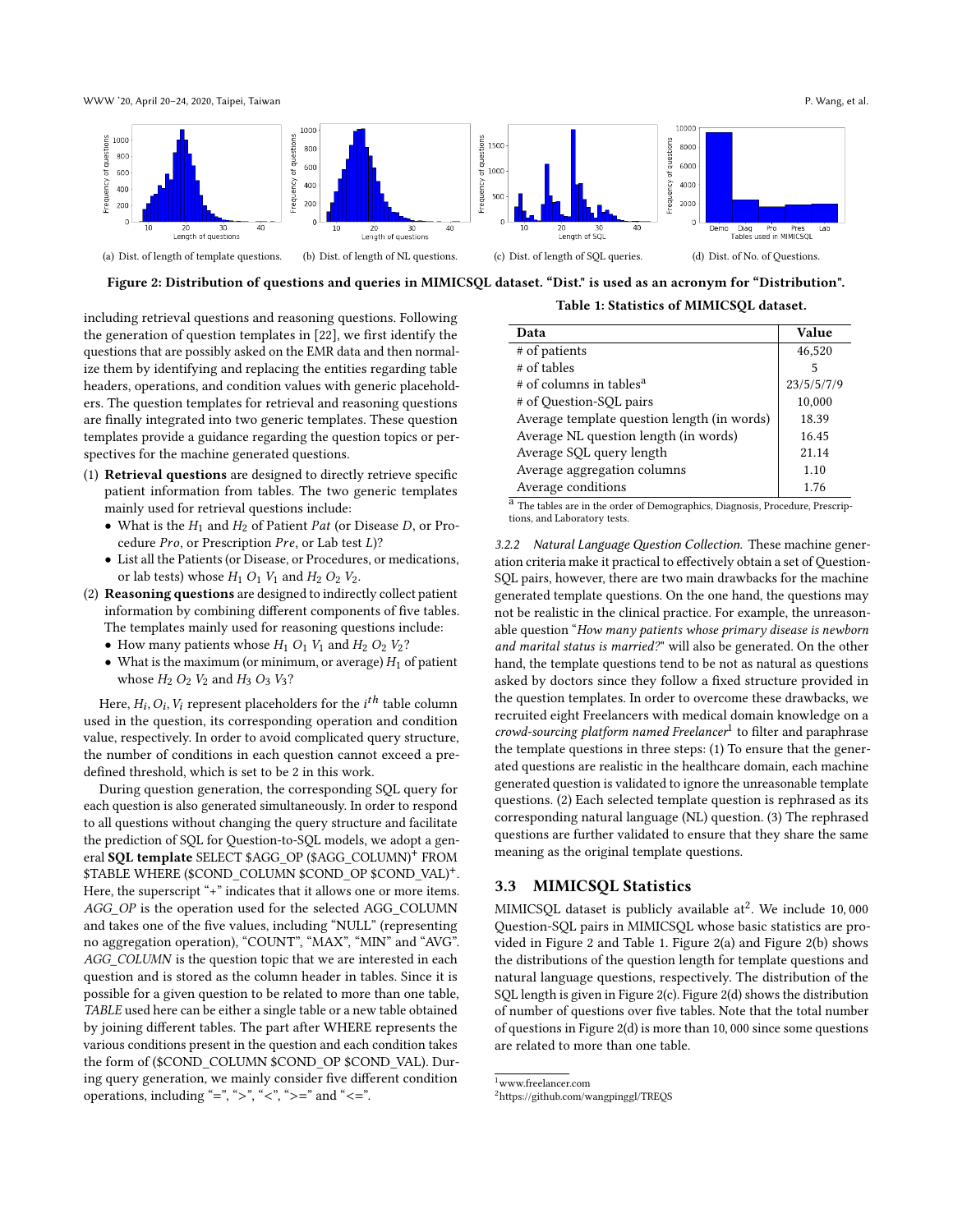Text-to-SQL Generation for Question Answering on Electronic Medical Records WWW '20, April 20–24, 2020, Taipei, Taiwan

<span id="page-4-1"></span>

Figure 3: (a) The overall framework of the proposed TREQS model. [PH] represents the out of vocabulary words in condition values. (b) Illustration of dynamic and temporal attention mechanisms used in TREQS.

# <span id="page-4-0"></span>4 A TRANSLATE-EDIT MODEL FOR QUESTION-TO-SQL QUERY GENERATION

In this section, we will first formulate the Question-to-SQL query generation problem. Then, we present our TREQS model in detail.

### 4.1 Problem Formulation

In this paper, we aim to translate healthcare related questions asked by doctors to database queries and then retrieve the answer from health records. We adapt the language generation approach in our model, since questions may be related to a single table or multiple tables, and keywords in the questions may not be accurate due to the healthcare terminology involved. To tackle the challenges for general applications, we propose a translate-edit model that first generates a query draft using a language generation model and then edits based on the table schema.

Let us denote a given question by  $x = (x_1, x_2, ..., x_J)$ , the table schema context information as  $z$  and the corresponding query as  $y = (y_1, y_2, ..., y_T)$ , where *J* and *T* represents the length of the input and output, respectively.  $x_i$  and  $y_t$  denote the one-hot representations of the tokens in the question and query, respectively. Then, the goal of our model is to infer  $y$  from  $x$  based on  $z$  with probability  $P(y|x, z)$ . In our approach, we assume that the table schema information  $z$  is implicitly included in the input questions as semantic information. Therefore, during the translation, we only need to deal with inferring  $y$  from  $x$ . However, since the exact table schema has not appeared at this stage, the generated query can only roughly capture this information. At the second stage, we edit the query draft based on the table schema and look-up tables of content keywords to recover the exact information. This two-stage strategy allows us to easily adapt our model to other general purpose tasks. In the following sections, we will introduce our model layer-by-layer in more detail.

### 4.2 The Proposed TREQS Model

Now we introduce the details of the three components in the proposed TRanslate-Edit Model for Question-to-SQL (TREQS) generation. Figure [3\(](#page-4-1)a) shows the framework of the proposed model.

4.2.1 Sequence-to-Sequence Framework. We adopt a RNN sequenceto-sequence (Seq2Seq) framework for the Question-to-SQL generation task. Our Seq2Seq framework is composed of a question encoder (a single-layer bidirectional LSTM [\[11\]](#page-10-35)) and a SQL decoder (a single-layer unidirectional LSTM). The encoder reads a sequence of word embeddings of input tokens and turns them into a sequence of encoder hidden states (features)  $h^e = (h_1^e)$  $\frac{e}{1}, h_2^e, \ldots, h_J^e$ , where the superscript  $e$  indicates that the hidden states are obtained from the encoder, and  $h_j^e = \overline{h_j^e} \oplus \overline{h_{j-j+1}^e}$  is the concatenation of the hidden states of forward and backward LSTM. At each decoding step  $t$ , the decoder takes the encoder hidden states and word embedding of the previous token as an input and produce a decoder hidden state  $h_t^d$ . Both word embeddings in the encoder and decoder are taken from the same matrix  $W_{\rm emb}$ . The decoder LSTM hidden and cell states are initialized with<br> $h_0^d = \tanh\left(\frac{1}{2}\right)$ 

$$
h_0^d = \tanh\left(W_{\text{e2dh}}(\vec{h}_f^e \oplus \vec{h}_1^e) + b_{\text{e2dh}}\right)
$$
  

$$
c_0^d = \tanh\left(W_{\text{e2dc}}(\vec{c}_f^e \oplus \vec{c}_1^e) + b_{\text{e2dc}}\right)
$$
 (1)

where the weight matrices  $W_{\text{e2dh}}$ ,  $W_{\text{e2dc}}$ , and vectors  $b_{\text{e2dh}}$ ,  $b_{\text{e2dc}}$ are learnable parameters.

4.2.2 Temporal Attention on Question. At each decoding step  $t$ , the decoder not only takes its internal hidden state and previously generated token as input, but also selectively focuses on parts of the question that are relevant to the current generation. However, the standard attention models proposed in the literature [\[1,](#page-10-36) [19\]](#page-10-37) cannot prevent the decoder from repetitively attending on the same part of the question, therefore, we adopt a temporal attention strategy [\[21\]](#page-10-38) that was demonstrated to be effective in tackling such problem.

To achieve this goal, we first define an alignment score function between the current decoder hidden state and each of the encoder hidden states as follows:

$$
s_{tj}^{e} = (h_j^{e})^{\top} W_{\text{align}} h_t^d
$$
 (2)

where Walign are parameters. As shown in the left-hand side of Figure [3\(](#page-4-1)b), to avoid repetitive attention, we penalize the tokens that have obtained high attention scores in the previous decoding steps with the following normalization rule: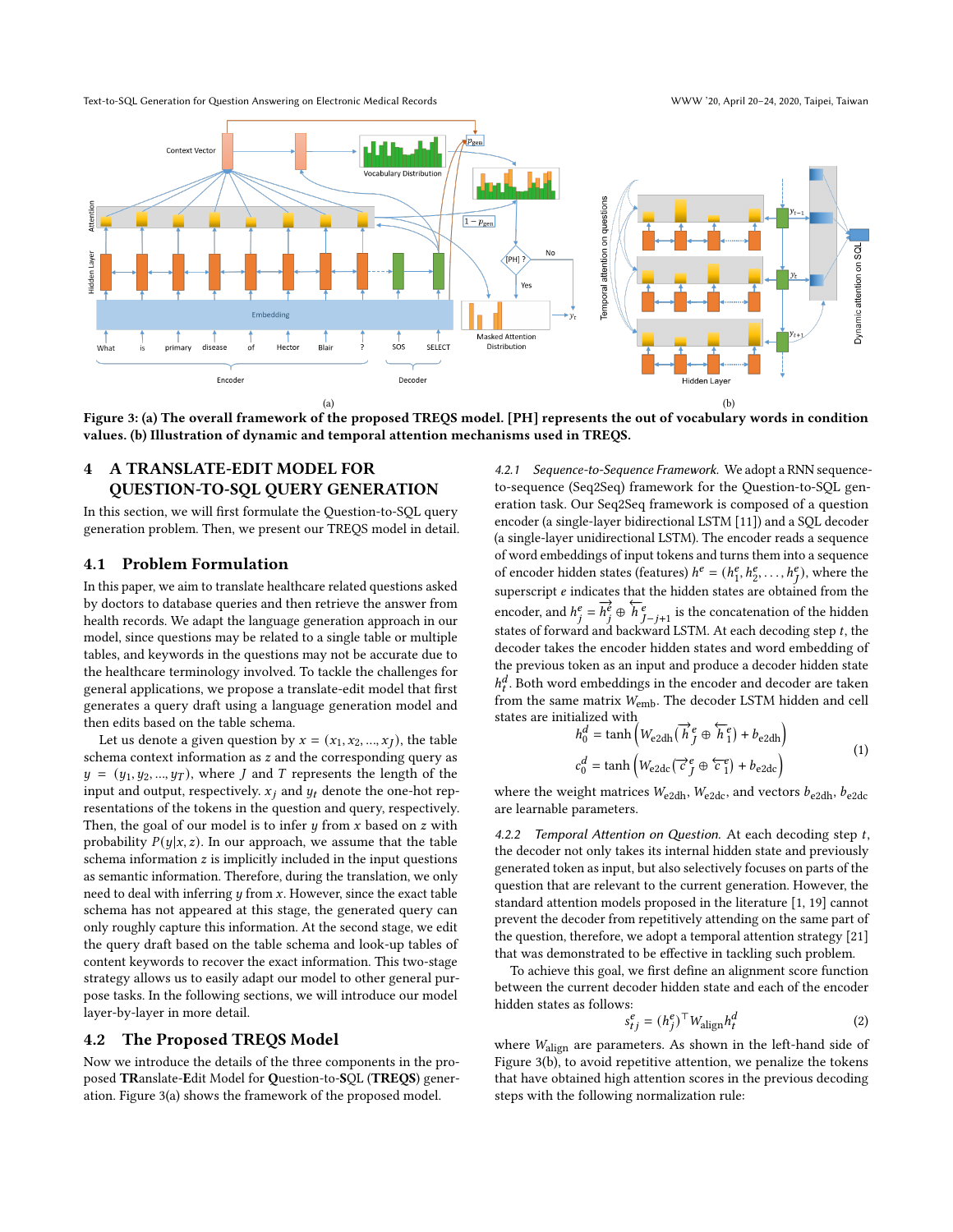WWW '20, April 20–24, 2020, Taipei, Taiwan P. Wang, et al.

$$
s_{tj}^{\text{temp}} = \begin{cases} \exp\left(s_{tj}^{e}\right) & \text{if } t = 1\\ \frac{\exp\left(s_{tj}^{e}\right)}{\sum_{k=1}^{t-1} \exp\left(s_{kj}^{e}\right)} & \text{if } t > 1 \end{cases}, \quad \alpha_{tj} = \frac{s_{tj}^{\text{temp}}}{\sum_{k=1}^{J} s_{tk}^{\text{temp}}} \tag{3}
$$

where  $s_{t}^{temp}$  is the new alignment score with temporal dependency, and  $\alpha_{t}$  is an attention weight at current decoding step. With the temporal attention mechanism, we finally obtain a context vector for the input question as follows:

$$
z_t^e = \sum_{j=1}^J \alpha_{tj} h_j^e. \tag{4}
$$

4.2.3 Dynamic Attention on SQL. In our Question-to-SQL generation task, different parts of a query may not strictly have sequential dependency. For example, switching two conditions in a query will yield the same query. However, when generating the condition values, the decoder may need to not only take the previously generated token, its own hidden states and encoder context vector into consideration, but also places more attention on the previously generated table names and headers as shown in the right-hand side of Figure [3\(](#page-4-1)b). Therefore, we introduce a dynamic attention mechanism to the decoder [\[28,](#page-10-39) [30\]](#page-10-40), which allows it to dynamically attend on the previous generated tokens.

More formally, for  $t > 1$ , the alignment scores (denoted by  $s_{t\tau}^d$ ,  $\tau \in \{1, ..., t-1\}$  on previously generated tokens can be calculated in the same manner as the alignment scores for the encoder. Then, the attention weight for each token is calculated as follows:<br> $\frac{cm}{d}$ 

$$
\alpha_{t\tau}^d = \frac{\exp(s_{t\tau}^d)}{\sum_{k=1}^{t-1} \exp(s_{t\tau}^d)}
$$
(5)

With the attention distribution and the decoder hidden states, we can calculate the decoder-side context vector as follows:<br> $z^d = \sum_{k=1}^{d-1} \alpha^d h^d$ 

$$
z_t^d = \sum_{\tau=1}^{t-1} \alpha_{t\tau}^d h_\tau^d \tag{6}
$$

4.2.4 Controlled Generation and Copying. A Question-to-SQL generation task is very different from the general purpose language generation tasks. First, there are strict templates for SQL queries. For example, SELECT \$AGG\_OP (\$AGG\_COLUMN)<sup>+</sup> FROM \$TABLE WHERE (\$COND\_COLUMN \$COND\_OP \$COND\_VAL)<sup>+</sup> is the template we used. Second, the aggregation and condition columns in queries are table headers, which usually do not exactly appear in the questions. For instance, for a given question: "How many patients who have bowel obstruction and stay in hospital for more than 10 days?", its corresponding query looks like "SELECT COUNT ( PA-TIENT\_ID ) FROM DEMOGRAPHIC WHERE PRIMARY\_DISEASE  $=$  bowel obstruction AND DAYS\_OF\_STAY  $> 10"$ . Obviously, we cannot find words, like PATIENT\_ID, PRIMARY\_DISEASE, and DAYS\_OF\_STAY, in the question. Third, the values of conditions should be best possibly retrieved from questions, such as "bowel obstruction" and "10" in the above example, since the questions may contain terms that are out-of-vocabulary (OOV).

Because of these characteristics, our decoder combines a generation network and a pointer network [\[33\]](#page-10-22) for the token generation. The pointer network has been widely used in language modeling and generation tasks, such as abstractive text summarization [\[27\]](#page-10-41) and question-answering [\[20\]](#page-10-15), due to its ability of copying OOV tokens in the source and context sequences to the target sequences. However, in our model, it is primarily used for generating the words

in-vocabulary and putting placeholders, denoted as [PH], for OOV words. Intrinsically, it is only used in generating condition values in SQL queries. Formally, to generate a token at step  $t$ , we first calculate the probability distribution on a vocabulary  $\mathcal V$  as follows:

$$
\tilde{h}_t^d = W_z (z_t^e \oplus z_t^d \oplus h_t^d) + b_z
$$
  
\n
$$
P_{\mathcal{V},t} = \text{softmax} \left( W_{\text{emb}} (W_{\text{d2v}} \tilde{h}_t^d + b_{\text{d2v}}) \right)
$$
\n(7)

where  $W_z$ ,  $W_{\text{d2v}}$ ,  $b_z$ , and  $b_{\text{d2v}}$  are parameters. We reuse the syntactic and semantic information contained in the word embedding matrix in token generation. Then, combining with the pointer mechanism, the probability of generating a token  $y_t$  is calculated by

$$
P(y_t) = p_{\text{gen},t} P_{\text{gen}}(y_t) + (1 - p_{\text{gen},t}) P_{\text{ptr}}(y_t)
$$
 (8)

where the probability  $P_{gen}(y_t)$  given by the generation network is calculated as follows:

$$
P_{\text{gen}}(y_t) = \begin{cases} P_{\mathcal{V},t}(y_t) & y_t \in \mathcal{V} \\ 0 & \text{otherwise} \end{cases} \tag{9}
$$

The probability  $P<sub>ptr</sub>(y<sub>t</sub>)$  by the pointer network is obtained with the following attention distribution

$$
P_{\text{ptr}}(y_t) = \begin{cases} \sum_{j:x_j=y_t} \alpha_{tj}^e & y_t \in X \cap V \\ 0 & \text{otherwise} \end{cases}
$$
 (10)

where  $X$  is a set with all tokens in a question.  $p_{\text{gen},t}$  is a 'soft-switch' (probability) of using a generation network for token generation

$$
p_{\text{gen},t} = \sigma(W_{\text{gen}} z_t^e \oplus h_t^d \oplus E_{y_{t-1}} + b_{\text{gen}}) \tag{11}
$$

where  $E_{y_{t-1}}$  is the word embedding of the previous token  $y_{t-1}$ .  $W_{\text{gen}}$  and  $b_{\text{gen}}$  are model parameters. Note that all OOV words in the question have been replaced with the placeholder [PH] for the condition values. In our model, the vocabulary is a union of two sets, i.e., vocabulary of regular tokens and a vocabulary of template keywords as well as table names and headers, denoted as  $\mathcal{V}_{\rm schema}.$ Since  $\mathcal{X} \cap \mathcal{V}_{\mathrm{schema}} = \emptyset,$  the template, table names and headers in a SQL rely only on the generation network. On the other hand, keywords of the condition values and placeholder are obtained from both generation and pointer networks. Note that we always switch the option of [PH] in Figure [3\(](#page-4-1)a) to"No" during training.

With the final probability of generating a token  $y_t$ , we are ready to define our loss function. In this paper, we adopt the cross-entropy loss which tries to maximize the log-likelihood of observed sequences (ground-truth), i.e.,

$$
\mathcal{L} = -\log P_{\theta}(\hat{y}|x) = \sum_{t=1}^{T} \log P_{\theta}(\hat{y}_t|\hat{y}_{< t}, x) \tag{12}
$$

where  $\theta$  denotes all the model parameters, including weight matrices *W* and biases *b*.  $\hat{y} = (\hat{y}_1, \hat{y}_2, ..., \hat{y}_T)$  represents a ground-truth SQL sequence in the training data and  $\hat{y}_{< t} = (\hat{y}_1, \hat{y}_2, ..., \hat{y}_{t-1}).$ 

4.2.5 Placeholder Replacement. After a query has been generated, we replace each [PH] with a token in the source question. For a [PH] at time step t', the replacement probability is calculated by

$$
P_{\text{rps}}(y_{t'}) = \begin{cases} \sum_{j:x_j=y_{t'}} \alpha_{t'j}^e & y_{t'} \in X - V \\ 0 & \text{otherwise} \end{cases}
$$
(13)

Here, we implement this technique by applying a mask (0 or 1) on the attention weights (named as masked attention mechanism). This replacement technique can make use of the semantic relationships (captured by attention and decoder LSTM) between previously generated words and their neighboring OOV words. Intuitively, if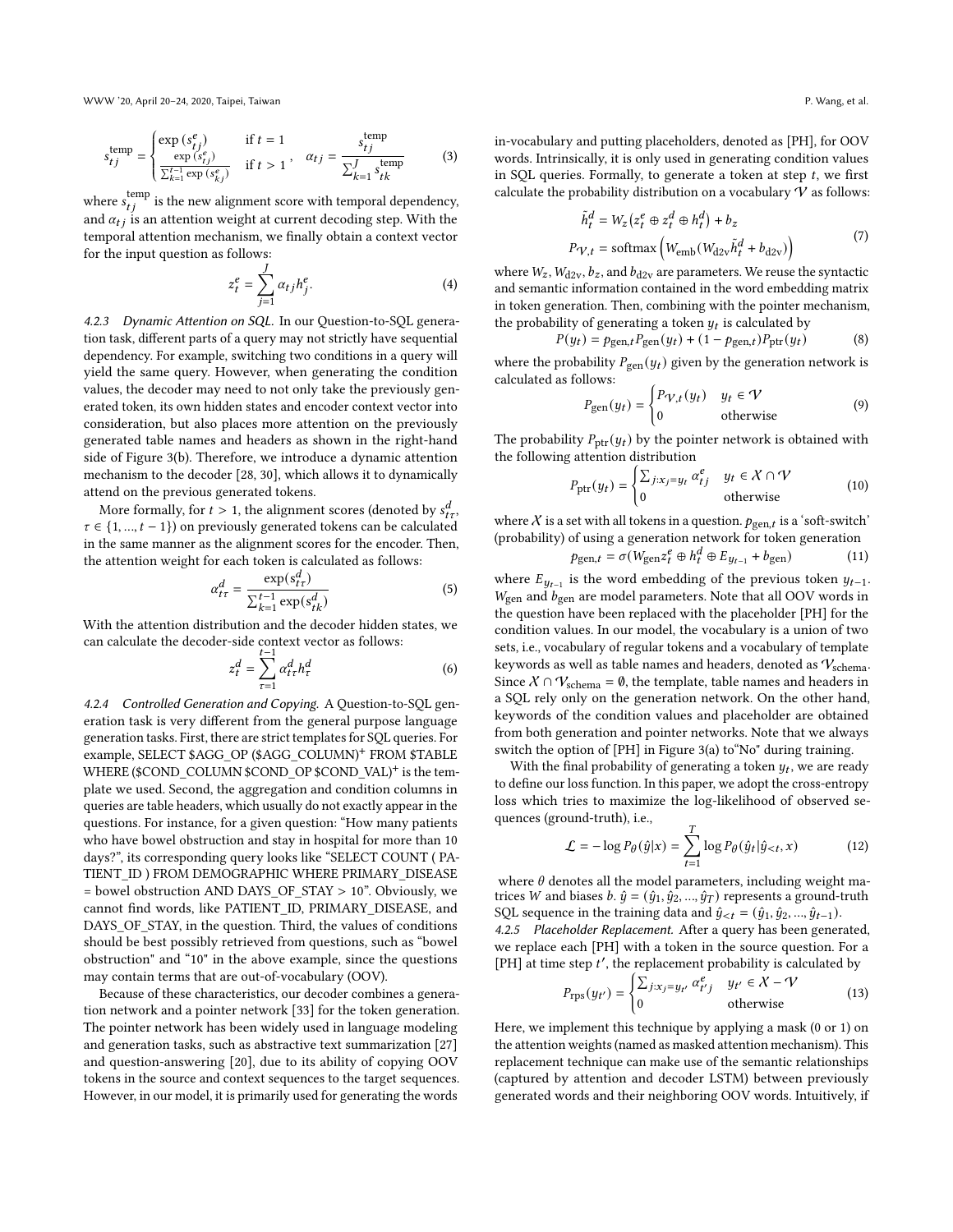the model attends word  $x_j$  at the step  $t - 1$ , it has a high chance of attending the neighboring words of  $x_i$  at step t. This metaalgorithm can be used for any attention-based Seq2Seq model.

4.2.6 Recover Condition Values with Table Content. So far, we have used our translate-edit model to translate given questions on a table to the SQL queries without explicitly using any table content and schema. However, we cannot guarantee that all these queries are executable, since the condition values in the questions may not be accurate. In the aforementioned example, the doctor may ask "How many patients who have **bowel obstruct** and stay in hospital for more than 10 days?", then, one of the conditions in the SQL is "PRIMARY\_DISEASE = bowel obstruct". Obviously, we will get a different answer since bowel obstruct does not appear in the database. To alleviate this problem, we propose a condition value recover technique to retrieve the exact condition values based on the predicted ones. This approach makes use of string matching metric ROUGE-L [\[17\]](#page-10-42) (L denotes the longest common sub-sequence) to find the most similar condition value from the look-up table for each predicted one, and then replaces it. In our implementation, we calculate both word- and character-level similarities, i.e., ROUGE-L scores, between two sequences.

### <span id="page-6-0"></span>5 EXPERIMENTS

In this section, we first introduce the datasets used in our experiments, and then briefly describe the baseline comparison methods, implementation details, and evaluation metrics. Finally, different sets of qualitative and quantitative results are provided to analyze the query generation performance of the proposed model.

#### 5.1 Experimental Settings

5.1.1 Dataset Description. We use both template and natural language (NL) questions in MIMICSQL dataset (described in Section [3\)](#page-2-0) for evaluation. We first tokenize both source questions and target SQL queries using Spacy package<sup>[3](#page-6-1)</sup>. Then, they are randomly split into training, development and testing sets in the ratio of 0.8/0.1/0.1. To recover the condition values, we also created a look-up table that contains table schema and keywords, i.e., table name, header and keywords of each column. Finally, for template questions in the testing set, we also generated a dataset that has missing information and typos (testing with noise) to demonstrate the effectiveness of our condition value recover technique.

5.1.2 Comparison Methods. We demonstrate the superior performance of our TREQS model by comparing it with the following methods. The first two are slot filling methods and generate logic format of queries, while the others produce SQL queries directly.

- Coarse2Fine model [\[5\]](#page-10-1): It is a two-stage structure-aware neural architecture for semantic parsing. For a given question, a rough sketch of the logical form is first generated by omitting low-level information, such as the arguments and name entities, which will be filled in the second step by considering both the natural language input and the generated sketch.
- Multi-table SQLNET (M-SQLNET) [\[36\]](#page-10-2): For SQL with multiple conditions, it may have multiple equivalent variants by varying the order of conditions. SQLNET mainly focuses on tackling the unordered property by leveraging the structure-based

dependencies in SQL. However, it can only handle questions on a single table under the table-aware assumption. In this paper, we implemented a multi-table version of SQLNET for comparison.

- Sequence-to-Sequence (Seq2Seq) model [\[19\]](#page-10-37): In this model, there is a bidirectional LSTM encoder and a LSTM decoder. To be consistent with this paper, we adopt the "general" global attention mechanism described in [\[19\]](#page-10-37). The placeholder replacement algorithm is also used in the query generation step to tackle the OOV words problem in this model.
- Pointer-Generator Network (PtrGen) [\[27\]](#page-10-41): The pointing mechanism is primarily used to deal with the OOV words. Therefore, an extended vocabulary of all OOV words in a batch is built at each training step to encourage the copying of low-frequency words in the source questions, which is different from our model. In our pointer network, we encourage the model to either copy tokens related to the condition values or put placeholders.

Note that the proposed condition value recover mechanism can be combined with different models that directly generate SQL queries, therefore, we also apply it to the results obtained from Seq2Seq and PtrGen to boost their performance. However, it is not applicable to Coarse2Fine and M-SQLNET since their predicted condition values have already been in the look-up table.

5.1.3 Implementation Details. We implemented the proposed TREQS model and M-SQLNET with Pytorch [\[24\]](#page-10-43). For all language generation models, the dimension of word embeddings and the size of hidden states (both encoder and decoder hidden states) are set to be 128 and 256, respectively. Instead of using pre-trained word embeddings [\[25\]](#page-10-44), we learn them from scratch. ADAM optimizer [\[15\]](#page-10-45) with hyper-parameter  $\beta_1 = 0.9$ ,  $\beta_2 = 0.999$  and  $\epsilon = 10^{-8}$  is adopted to train the model parameters. The learning rate is set to be 0.0005 with a decay for every 2 epochs and gradient clipping is used with a maximum gradient norm of 2.0. During the training, we set the mini-batch size to be 16 in all our experiments and run all models for 20 epochs. The development set is used to determine the best model parameters. During the testing, we implement a beam search algorithm for the SQL generation and the beam size is set to be 5. To build the vocabulary, we keep the words with a minimum frequency of 5 in the training set. Thus, the vocabulary size is 2353 and it is shared between the source question and target SQL. In our experiments, both the source questions and SQL queries are truncated to 30 tokens. The implementation of our proposed TREQS method is made publicly available at<sup>[4](#page-6-2)</sup>.

5.1.4 Evaluation Metrics. To evaluate the performance of different Question-to-SQL generation models, we mainly adopt the following two commonly used evaluation metrics [\[46\]](#page-10-3). (1) Execution accuracy is defined as  $Acc_{EX} = N_{EX}/N$ , where N denotes the number of Question-SQL pairs in MIMICSQL, and  $N_{EX}$  represents the number of generated SQL queries that can result in the correct answers [\[46\]](#page-10-3). Note that execution accuracy may include questions that are generated with incorrect SQL queries which lead to correct query results. (2) In order to overcome the disadvantage of execution accuracy, logic form accuracy [\[46\]](#page-10-3), defined as  $Acc_{LF} = N_{LF}/N$ , is commonly used to analyze the string match between the generated SQL query and the ground truth query. Here,  $N_{LF}$  denotes the number of queries that match exactly with the ground truth query.

<span id="page-6-2"></span><sup>4</sup>https://github.com/wangpinggl/TREQS

<span id="page-6-1"></span><sup>3</sup>https://spacy.io/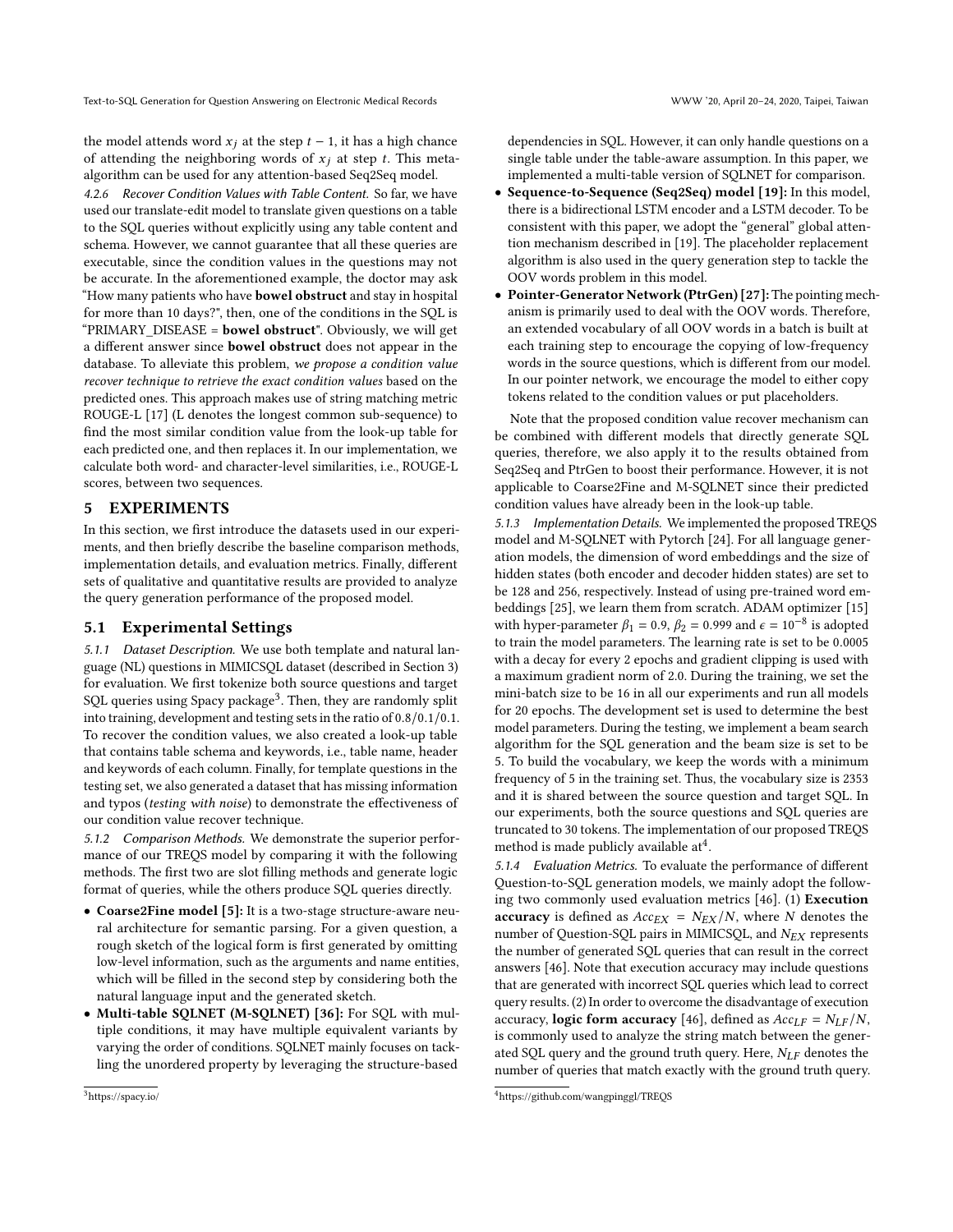<span id="page-7-0"></span>Table 2: The SQL prediction performance results using logic form accuracy ( $Acc_{LF}$ ) and execution accuracy ( $Acc_{EX}$ ).

|                     |                    | <b>Template Questions</b> |                |       | <b>NL Ouestions</b> |                                             |                |                         |  |  |
|---------------------|--------------------|---------------------------|----------------|-------|---------------------|---------------------------------------------|----------------|-------------------------|--|--|
| Method              | <b>Development</b> |                           | <b>Testing</b> |       | Development         |                                             | <b>Testing</b> |                         |  |  |
|                     | $Acc_{LF}$         | $Acc_{EX}$                |                |       |                     | $Acc_{LF}$ $Acc_{EX}$ $Acc_{LF}$ $Acc_{EX}$ |                | $ Acc_{LF} $ $Acc_{EX}$ |  |  |
| Coarse2Fine         | 0.298              | 0.321                     | 0.518          | 0.526 | 0.217               | 0.309                                       | 0.378          | 0.496                   |  |  |
| M-SOLNET            | 0.258              | 0.588                     | 0.382          | 0.603 | 0.086               | 0.225                                       | 0.142          | 0.260                   |  |  |
| Seq2Seq             | 0.098              | 0.372                     | 0.160          | 0.323 | 0.076               | 0.112                                       | 0.091          | 0.131                   |  |  |
| $Seq2Seq + recover$ | 0.138              | 0.429                     | 0.231          | 0.397 | 0.092               | 0.195                                       | 0.103          | 0.173                   |  |  |
| PtrGen              | 0.312              | 0.536                     | 0.372          | 0.506 | 0.126               | 0.174                                       | 0.160          | 0.222                   |  |  |
| PtrGen + recover    | 0.442              | 0.645                     | 0.426          | 0.554 | 0.181               | 0.325                                       | 0.180          | 0.292                   |  |  |
| TREOS (ours)        | 0.712              | 0.803                     | 0.802          | 0.825 | 0.451               | 0.511                                       | 0.486          | 0.556                   |  |  |
| TREOS + recover     | 0.853              | 0.924                     | 0.912          | 0.940 | 0.562               | 0.675                                       | 0.556          | 0.654                   |  |  |

### 5.2 Experimental Results

5.2.1 Query Generation Performance. Table [2](#page-7-0) provides the quantitative results on both template questions and NL questions for different methods. The best performing methods are highlighted in bold and the second best performing methods are underlined. It can be observed from Table [2](#page-7-0) that the Seq2Seq model is the worst performer among all the compared methods due to its poor generating behavior, including factual errors, repetitions and OOV words. PtrGen performs significantly better than Seq2Seq model since it is able to copy words from the input sequence to the target SQL. As seen from the results, it can capture the factual information and handle OOV words more efficiently. It works well when most words in the target sequence are copied from the source sequence, which is similar to other problems such as abstractive text summarization task [\[7,](#page-10-46) [27\]](#page-10-41). However, in Question-to-SQL task, most tokens (template, table names and headers) are obtained from generation and only condition values are copied from questions to queries. Therefore, the task discourages copying in general, which causes PtrGen model to produce the condition values by generation instead of copying, thus increasing the chances of making mistakes. Coarse2Fine achieves outstanding performance for the questions on a single table. The limitation of Coarse2Fine is that it cannot handle complex SQL generation, such as queries including multiple tables. However, it still outperforms both Seq2Seq and PtrGen in most of the cases. Compared to Coarse2Fine, the M-SQLNET method considers the dependencies between slots using a dependency graph determined by the intrinsic structure of SQL. It performs significantly better than Seq2Seq and PtrGen on both testing and testing with noise set (in Table [3\)](#page-7-1). It also significantly outperforms Coarse2Fine based on the execution accuracy. Compared to all the aforementioned baseline methods, our proposed TREQS model gains a significant performance improvement on both development and testing dataset and 30 percent, on average, more accurate than others.

We have also applied the proposed condition value recover technique to three language generation models. It can be observed that such a heuristic approach can significantly boost the performance of these models. From our experiments, we found that language models fail in many cases because they cannot capture all keywords of condition values. As a result, they are not executable or may yield different answers. Hence, the recover mechanism can correct these errors in the conditions of SQL by making the best use of the look-up table. Moreover, as shown in Table [3,](#page-7-1) after applying

<span id="page-7-1"></span>Table 3: The SQL prediction performance results and their break-down on template testing questions with noise.

| Method              |       | Overall | Break-down |                                              |       |                       |             |         |  |  |
|---------------------|-------|---------|------------|----------------------------------------------|-------|-----------------------|-------------|---------|--|--|
|                     |       |         |            | $Acc_{LF}$ $Acc_{EX}$ $Agg_{op}$ $Agg_{col}$ |       | $Table Con_{col+op} $ | $Con_{val}$ | Average |  |  |
| Coarse2Fine         | 0.444 | 0.526   | 0.528      | 0.528                                        | 0.528 | 0.520                 | 0.444       | 0.510   |  |  |
| M-SOLNET            | 0.356 | 0.606   | 1.000      | 0.953                                        | 0.998 | 0.875                 | 0.376       | 0.840   |  |  |
| Seq2Seq             | 0.157 | 0.320   | 0.997      | 0.862                                        | 0.967 | 0.817                 | 0.206       | 0.770   |  |  |
| $Seq2Seq + recover$ | 0.225 | 0.389   | 0.999      | 0.862                                        | 0.967 | 0.817                 | 0.290       | 0.787   |  |  |
| PtrGen              | 0.301 | 0.451   | 0.999      | 0.988                                        | 0.991 | 0.970                 | 0.309       | 0.851   |  |  |
| PtrGen + recover    | 0.353 | 0.498   | 0.999      | 0.988                                        | 0.991 | 0.970                 | 0.360       | 0.862   |  |  |
| TREOS (ours)        | 0.699 | 0.756   | 1.000      | 0.996                                        | 0.995 | 0.976                 | 0.706       | 0.935   |  |  |
| TREOS + recover     | 0.872 | 0.907   | 1.000      | 0.996                                        | 0.995 | 0.976                 | 0.877       | 0.969   |  |  |

some noise to the template testing questions by removing partial condition values or using abbreviations of words, the performance of different models drops. Our TREQS model is affected significantly because it strongly relies on the pointing mechanism to copy keywords of condition values from questions to queries. However, as we can see, the recover mechanism can still correct most of the errors, thus improving the accuracy by more than 20%, which is 13% for the testing set without introducing noise.

5.2.2 Break-down Generation Performance. In order to further evaluate the performance on each component of SQL query, in Tables [3,](#page-7-1) [4](#page-8-0) and [5,](#page-8-1) we provide the break-down accuracy results based on SQL query structure, including aggregation operation ( $Agg_{op}$ ), aggregation column ( $Agg_{col}$ ), table (Table), condition column along with its operation ( $Con_{col+op}$ ), and condition value ( $Con_{val}$ ). The results of Coarse2Fine are not provided due to its table-aware assumption and its inability in handling multi-table questions. We can observe that there is no significant difference between these methods on predictions of both aggregation operation and table. Seq2Seq model performs relatively worse on aggregation column and condition column and its operation.

It is easy to observe from Tables [2](#page-7-0) to [5](#page-8-1) that the performance of condition value dominates the overall SQL generation performance. Seq2Seq is not able to capture the correct condition values due to its limitation in handling the OOV words. PtrGen performs slightly better since it is able to copy OOV words directly from the input questions, however, it still cannot capture the condition values as accurately as our proposed TREQS model. We believe that this is due to the fact that we consider temporal attention on questions, dynamic attention on SQL and the controlled generation and copying techniques in the proposed model. We can also observe that the proposed recover technique on the condition values can also improve the model performance significantly on both template questions and NL questions. As shown in Table [3,](#page-7-1) the condition values can also be recovered effectively even if only partial condition value information is provided in the input questions. More analysis about the recover technique will be provided.

5.2.3 Analysis of the Generated SQL Query. In addition to the quantitative evaluations, we have also conducted an extensive set of qualitative case studies to compare the SQL queries produced by various models. Two examples on NL questions are provided in Table [6.](#page-8-2) For both examples, different comparison models have given correct answers for the template, table name, and columns. Note that the Coarse2Fine model cannot handle questions on two tables.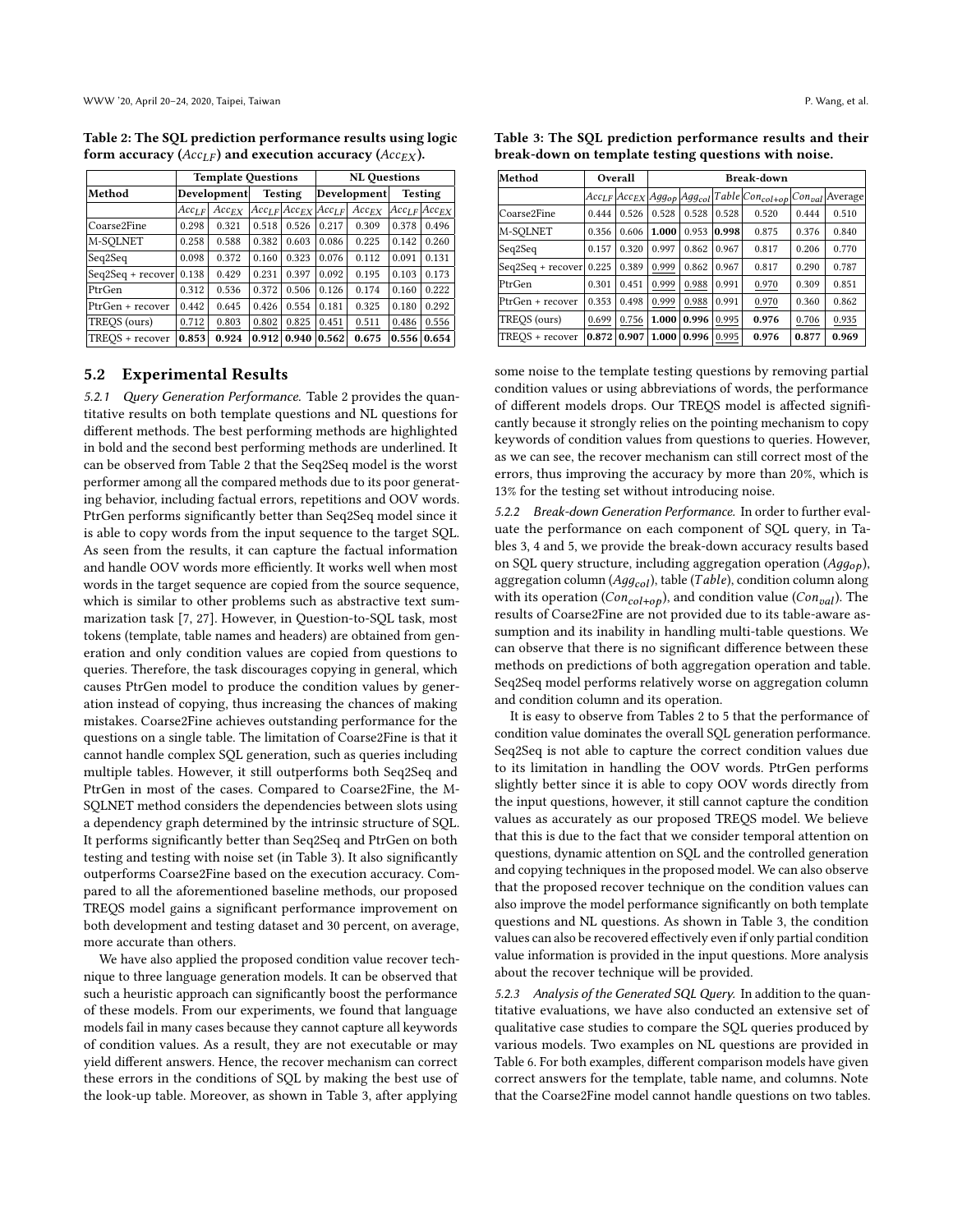<span id="page-8-0"></span>Text-to-SQL Generation for Question Answering on Electronic Medical Records WWW '20, April 20–24, 2020, Taipei, Taiwan

| Method              | Development |             |       |                           |              |         | <b>Testing</b> |             |       |                    |             |         |
|---------------------|-------------|-------------|-------|---------------------------|--------------|---------|----------------|-------------|-------|--------------------|-------------|---------|
|                     | $Agg_{op}$  | $Agg_{col}$ | Table | $\sim$   $Con_{col+op}$ + | $+Con_{val}$ | Average | $Agg_{op}$     | $Agg_{col}$ | Table | $+ Con_{col+op} +$ | $Con_{val}$ | Average |
| Coarse2Fine         | 0.321       | 0.321       | 0.321 | 0.321                     | 0.298        | 0.316   | 0.528          | 0.528       | 0.528 | 0.520              | 0.518       | 0.524   |
| M-SOLNet            | .000        | 0.978       | 0.994 | 0.876                     | 0.274        | 0.824   | 1.000          | 0.956       | 0.996 | 0.881              | 0.401       | 0.847   |
| Seq2Seq             | 0.999       | 0.950       | 0.972 | 0.761                     | 0.119        | 0.760   | 0.999          | 0.865       | 0.963 | 0.818              | 0.210       | 0.771   |
| $Seq2Seq + recover$ | 0.999       | 0.950       | 0.972 | 0.761                     | 0.163        | 0.769   | 0.999          | 0.865       | 0.963 | 0.818              | 0.296       | 0.788   |
| PtrGen              | 0.999       | 0.991       | 0.992 | 0.979                     | 0.325        | 0.857   | 1.000          | 0.988       | 0.992 | 0.985              | 0.381       | 0.869   |
| PtrGen + recover    | 0.999       | 0.991       | 0.992 | 0.979                     | 0.449        | 0.882   | 1.000          | 0.988       | 0.992 | 0.985              | 0.433       | 0.880   |
| TREOS (ours)        | .000        | 0.999       | 0.995 | 0.924                     | 0.719        | 0.927   | 1.000          | 0.995       | 0.996 | 0.980              | 0.810       | 0.956   |
| TREOS + recover     | .000        | 0.999       | 0.995 | 0.924                     | 0.859        | 0.955   | 1.000          | 0.996       | 0.996 | 0.984              | 0.918       | 0.979   |

Table 4: Accuracy of break-down matching on template questions in MIMICSQL dataset.

# Table 5: Accuracy of break-down matching on NL questions in MIMICSQL dataset.

<span id="page-8-1"></span>

| Method            | Development       |             |       |                          |                          |         | <b>Testing</b> |                    |       |                     |             |         |
|-------------------|-------------------|-------------|-------|--------------------------|--------------------------|---------|----------------|--------------------|-------|---------------------|-------------|---------|
|                   | Agg <sub>op</sub> | $Agg_{col}$ | Table | $\mid Con_{col+op} \mid$ | $\lceil Con_{val}\rceil$ | Average | $Agg_{op}$     | Agg <sub>col</sub> | Table | $\mid Con_{col+op}$ | $Con_{val}$ | Average |
| Coarse2Fine       | 0.319             | 0.313       | 0.321 | 0.260                    | 0.214                    | 0.285   | 0.524          | 0.490              | 0.528 | 0.448               | 0.413       | 0.481   |
| M-SOLNet          | 0.994             | 0.939       | 0.933 | 0.722                    | 0.080                    | 0.734   | 0.989          | 0.873              | 0.941 | 0.749               | 0.140       | 0.738   |
| Seq2Seq           | 0.978             | 0.872       | 0.926 | 0.466                    | 0.137                    | 0.676   | 0.970          | 0.696              | 0.892 | 0.563               | 0.239       | 0.672   |
| Seq2Seq + recover | 0.978             | 0.872       | 0.926 | 0.471                    | 0.174                    | 0.684   | 0.970          | 0.696              | 0.892 | 0.565               | 0.296       | 0.684   |
| PtrGen            | 0.987             | 0.917       | 0.944 | 0.795                    | 0.172                    | 0.766   | 0.987          | 0.830              | 0.926 | 0.824               | 0.214       | 0.757   |
| PtrGen + recover  | 0.987             | 0.917       | 0.944 | 0.795                    | 0.236                    | 0.776   | 0.987          | 0.830              | 0.926 | 0.824               | 0.235       | 0.760   |
| TREOS (ours)      | 0.990             | 0.912       | 0.942 | 0.834                    | 0.574                    | 0.850   | 0.993          | 0.827              | 0.941 | 0.841               | 0.679       | 0.856   |
| TREOS + recover   | 0.990             | 0.912       | 0.942 | 0.834                    | 0.694                    | 0.873   | 0.993          | 0.827              | 0.941 | 0.844               | 0.763       | 0.874   |

<span id="page-8-2"></span>

|                           | Table 6: SQL Queries generated by different models on two NL questions in testing set. The incorrectly predicted words are |
|---------------------------|----------------------------------------------------------------------------------------------------------------------------|
| highlighted in red color. |                                                                                                                            |

| Method          | Example 1                                                                                                                                                                                                                                    | Example 2                                                                                                                                                                                                                           |
|-----------------|----------------------------------------------------------------------------------------------------------------------------------------------------------------------------------------------------------------------------------------------|-------------------------------------------------------------------------------------------------------------------------------------------------------------------------------------------------------------------------------------|
| Question        | how many female patients underwent the procedure of abdomen<br>artery incision?                                                                                                                                                              | how many patients admitted in emergency were tested for ferritin?                                                                                                                                                                   |
| Ground truth    | select count (distinct demographic."subject id") from demo-<br>graphic inner join procedures on demographic.hadm id = pro-<br>cedures.hadm_id where demographic."gender" = "f" and proce-<br>dures."short title" = "abdomen artery incision" | select count (distinct demographic."subject_id") from demographic<br>inner join lab on demographic.hadm id = lab.hadm id where demo-<br>graphic."admission type" = "emergency" and lab."label" = "ferritin"                         |
| M-SQLNET        | select count (distinct demographic."subject_id") from demo-<br>graphic inner join procedures on demographic.hadm_id = pro-<br>cedures.hadm id where demographic."gender" = "f" and proce-<br>dures."short title" = "parent infus nutrit sub" | select count (distinct demographic."subject_id") from demographic<br>inner join lab on demographic.hadm id = lab.hadm id where de-<br>mographic."admission type" = "emergency" and lab."label" = " $po2$ "                          |
| Seq2Seq         | select count (distinct demographic."subject id") from demo-<br>graphic inner join procedures on demographic.hadm id = pro-<br>cedures.hadm_id where demographic."gender" = "m" and proce-<br>dures."long_title" = "other abdomen"            | select count (distinct demographic."subject id") from demographic<br>inner join lab on demographic.hadm id = lab.hadm id where de-<br>mographic."admission location" = "phys referral/normal deli" and<br>lab."itemid" = "ferritin" |
| Seq2Seq+recover | select count (distinct demographic."subject_id") from demo-<br>graphic inner join procedures on demographic.hadm id = pro-<br>cedures.hadm id where demographic."gender" = " $m$ " and proce-<br>dures."long title" = "other bronchoscopy"   | select count (distinct demographic."subject_id") from demographic<br>inner join lab on demographic.hadm id = lab.hadm id where de-<br>mographic."admission location" = "phys referral/normal deli" and<br>$lab."itemid" = "51200"$  |
| PtrGen          | select count (distinct demographic."subject_id") from demo-<br>graphic inner join procedures on demographic.hadm id = pro-<br>cedures.hadm id where demographic."gender" = "f" and proce-<br>dures."long title" = "spinal abdomen artery"    | select count (distinct demographic."subject_id") from demographic<br>inner join lab on demographic.hadm id = lab.hadm id where demo-<br>graphic."admission type" = "emergency" and $lab."label" = "troponin"$<br>i"                 |
| PtrGen+recover  | select count ( distinct demographic."subject_id" ) from demo-<br>graphic inner join procedures on demographic.hadm id = pro-<br>cedures.hadm id where demographic."gender" = "f" and proce-<br>dures."long title" = "spinal $tan$ "          | select count (distinct demographic."subject id") from demographic<br>inner join lab on demographic.hadm_id = lab.hadm_id where demo-<br>graphic."admission type" = "emergency" and $lab."label" = "troponin"$<br>ì"                 |
| <b>TREOS</b>    | select count (distinct demographic."subject_id") from demo-<br>graphic inner join procedures on demographic.hadm id = pro-<br>cedures.hadm id where demographic."gender" = "f" and proce-<br>dures."short title" = "abdomen artery abdomen"  | select count (distinct demographic."subject id") from demographic<br>inner join lab on demographic.hadm id = lab.hadm id where demo-<br>graphic."admission type" = "emergency" and lab."label" = "ferritin"                         |
| TREOS + recover | select count (distinct demographic."subject_id") from demo-<br>graphic inner join procedures on demographic.hadm id = pro-<br>cedures.hadm id where demographic."gender" = "f" and proce-<br>dures."short title" = "abdomen artery incision" | select count (distinct demographic."subject_id") from demographic<br>inner join lab on demographic.hadm_id = lab.hadm_id where demo-<br>graphic."admission type" = "emergency" and lab."label" = "ferritin"                         |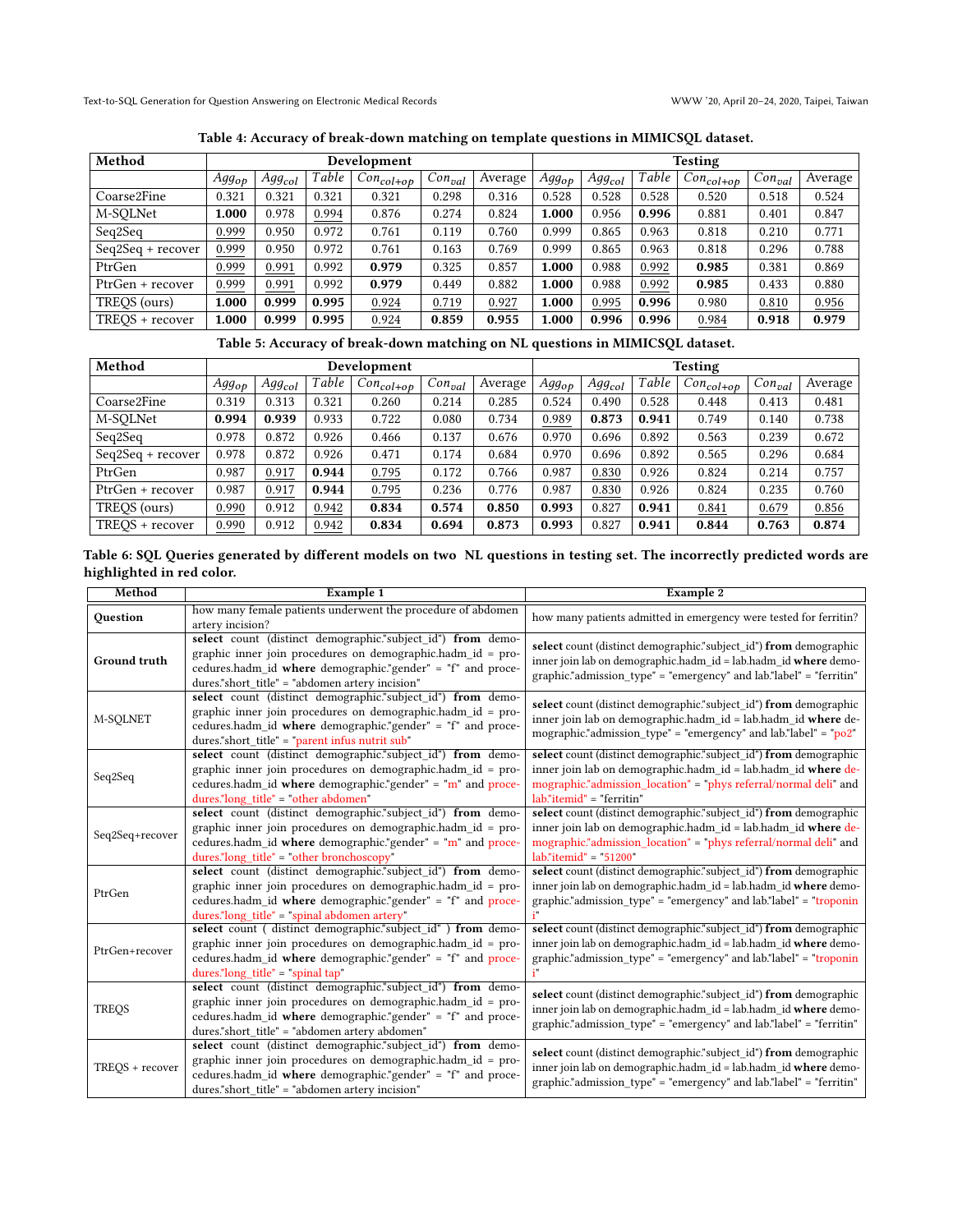<span id="page-9-1"></span>Table 7: Visualization of the accumulated attention on conditions that are used in the proposed TREQS approach on NL questions. Different conditions are labeled with different colors. An intense shade on a word indicates a higher attention weight.

| Question                                                                                                                 | <b>Generated SQL</b>                                                                                                                                                                                                             |
|--------------------------------------------------------------------------------------------------------------------------|----------------------------------------------------------------------------------------------------------------------------------------------------------------------------------------------------------------------------------|
| provide the number of patients less than 83 years of age who were diagnosed<br>with pneumococcal pneumonia.              | select count (distinct demographic.subject_id) from demographic inner join<br>$diagnoses$ on demographic.hadm_id = diagnoses.hadm_id where<br>$demographic age < 83$ and $diagnoses.short$ title = pneumococcal pneumonia        |
| provide the number of patients whose diagnoses is lap surg convert to open<br>and they are female.                       | select count (distinct demographic.subject_id) from demographic inner join<br>diagnoses on demographic.hadm_id = diagnoses.hadm_id where<br>demographic.gender = $f$ and diagnoses.long_title = lap surg convert to open<br>they |
| among patients treated with amitriptyline, calculate the number of female<br>patients.                                   | select count (distinct demographic.subject_id) from demographic inner join<br>prescriptions on demographic.hadm_id = prescriptions.hadm_id where<br>$demographic, gender = f$ and prescriptions.drug = amitriptyline             |
| get me the number of elective hospital admission patients who had coronary<br>artery primary disease.                    | select count (distinct demographic.subject_id) from demographic where<br>$demographic.admission_type = electric and demographic.diagnosis =$<br>coronary artery disease                                                          |
| give the number of patients whose admission type is elective and primary<br>disease is abdominal abscess.                | select count (distinct demographic.subject_id) from demographic where<br>demographic.admission_type = elective and demographic.diagnosis =<br>abdominal abscess                                                                  |
| how many patients aged below 36 years have stayed in the hospital for more<br>than 14 days ?                             | select count (distinct demographic.subject_id) from demographic where<br>$demographic age < 36$ and $demographic days$ _stay > 14                                                                                                |
| what is the number of patients whose admission location is emergency room<br>admit and with primary disease t5 fracture? | select count (distinct demographic.subject_id) from demographic where<br>$demographic.admission\_location = emergency room admit and$<br>$demographic.diagnosis = t5 fraction$                                                   |

For example 1, M-SQLNET provides a wrong procedure short title "parent infus nutrit sub" due to the mis-classification error. Seq2Seq and Ptr generate a partially correct procedure short title "other abdomen" and "spinal abdomen artery", respectively. In addition to their inability to obtain the correct condition values, these baseline methods do not even have the ability to correctly predict the condition column "procedures.short\_title" in example 1. Similarly, in example 2, the generated SQL query by Seq2Seq model is not executable even if it correctly predicts the value "ferritin" for the second condition, since it predicts an incorrect condition column "lab.itemid". In this case, the recover technique can only recover the condition value "51200" for "lab.itemid" instead of keeping the condition value "ferritin" that is correctly generated. These predicted results indicate that successfully recovering the condition values still requires the language generation models to produce correct condition columns and sufficiently relevant keywords. Note that it is unable to recover the condition values for M-SQLNET since its predicted values are already in the look-up table. Different from these baseline methods, our proposed TREQS model is able to generate totally correct SQL queries for both examples even without applying the recover technique. This shows the efficiency of our TREQS method in predicting the correct condition values without affecting the performance of other components in the SQL query.

5.2.4 Accumulated Attention Visualization. Visualization of attention weights can help in interpreting the model and explaining experimental results by providing an intuitive view about the relationships between generated tokens and source context, i.e., input questions. In Table [7,](#page-9-1) we show seven natural language examples with reasoning questions and SQL queries that are generated using the proposed TREQS method. The goal here is to investigate if TREQS is able to successfully detect important keywords in a question when generating conditions in its corresponding SQL query. Therefore, we choose to visualize the accumulated attention weights instead of the weights for each of the generated tokens. For example, for the question "get me the number of elective hospital admission patients who had coronary artery primary disease", the model

mainly focuses on "elective" and "admission" when generating condition "demographic.admission\_type = elective", and on "coronary artery" when generating "demographic.diagnosis = coronary artery disease". In this example, the condition values are mainly obtained by directly copying from the input question since they are explicitly included. On the other hand, the condition value " $f$ " in the SQL query for question "among patients treated with amitriptyline, calculate the number of female patients" is mainly obtained through the controlled generation and copying technique since " $f$ " is not explicitly provided in the input question. Similarly, TREQS model is able to capture relevant keywords for each condition in other examples.

# <span id="page-9-0"></span>6 CONCLUSION

Large amounts of EMR data are collected and stored in relational databases at many clinical centers. Effective usage of the EMR data, such as retrieving patient information, can assist doctors in making future clinical decisions. Recently, the Question-to-SQL generation methods have received a great deal of attention due to their ability to predict SQL query for a given question about a database. Such an automated query generation from a natural language question is a challenging problem in the healthcare domain. In this paper, based on the publicly available MIMIC III dataset, a Question-SQL pair dataset (MIMICSQL) is first created specifically for the Question-to-SQL generation task in healthcare. We further proposed a TRanslate-Edit Model for Question-to-SQL (TREQS) generation task on MIMICSQL by first generating the targeted SQL directly and then editing with both attentive-copying mechanism and a recover technique. The proposed model is able to handle the unique challenges in healthcare and is robust to randomly asked questions. Both the qualitative and quantitative results demonstrate the effectiveness of our proposed method.

### ACKNOWLEDGMENTS

This work was supported in part by the US National Science Foundation grants IIS-1619028, IIS-1707498 and IIS-1838730.